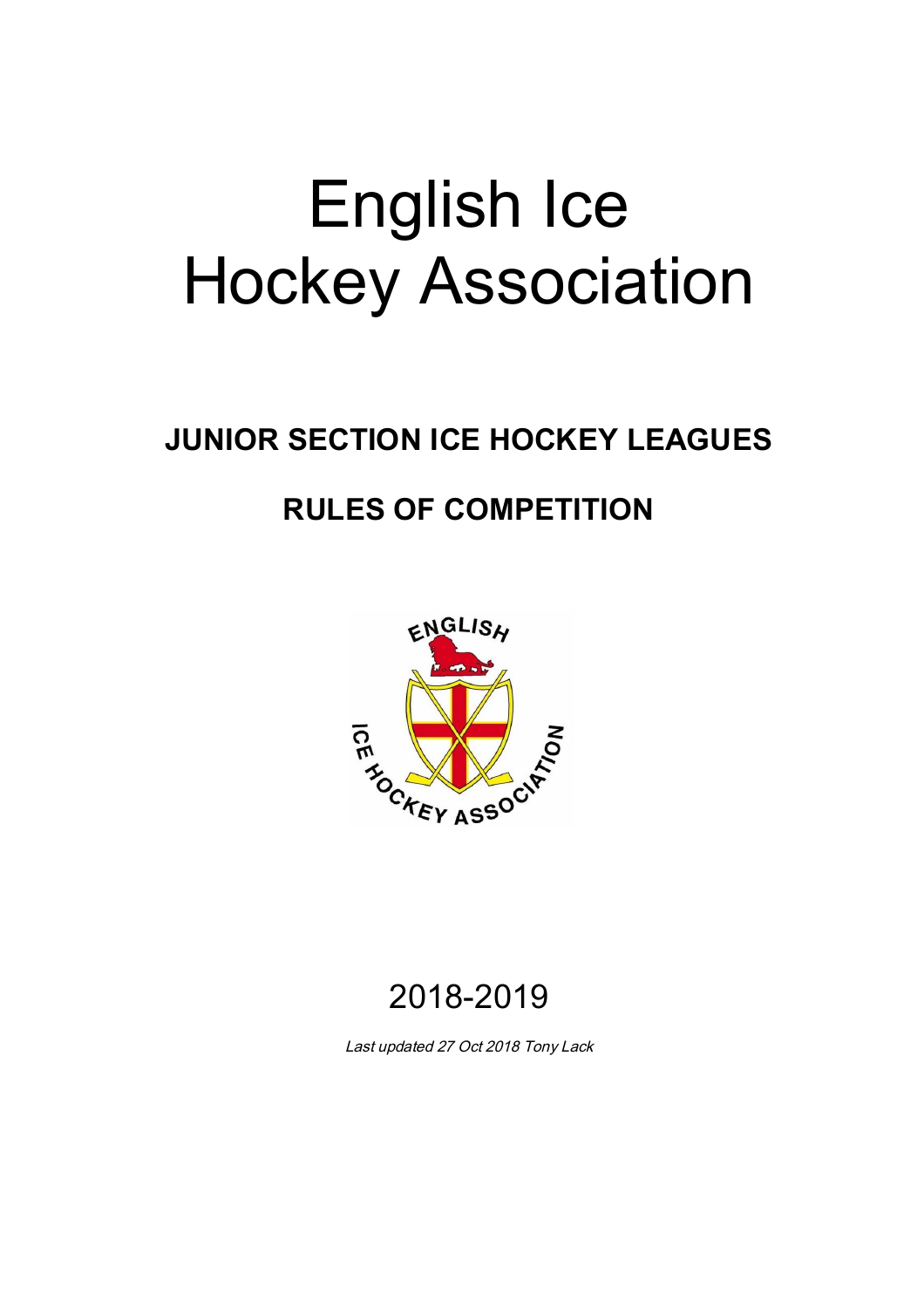### **CONTENTS**

| 1. INTRODUCTION                   | page 3  |
|-----------------------------------|---------|
| 2. LEAGUE IDENTITY                | page 3  |
| 3. LEAGUE APPLICATION             | page 4  |
| 4. FORMAT                         | page 4  |
| 5. PROMOTION & RELEGATION         | page 5  |
| 6. PLAY OFF FINALS                | page 5  |
| 7. LEAGUE SEASON                  | page 5  |
| 8. GAME LENGTH                    | page 5  |
| 9. FIXTURES ADMINISTRATION        | page 6  |
| 10. COMMITMENT                    | page 6  |
| 11. AVAILABILITY                  | page 6  |
| <b>12. GAME REQUIREMENTS</b>      | page 7  |
| <b>13. GAME PROTOCOL</b>          | page 8  |
| 14. DISCIPLINE                    | page 9  |
| <b>15. LEAGUE TABLE POSITIONS</b> | page 10 |
| <b>16. OTHER ISSUES</b>           | page 10 |
| 17. EMPLOYMENT POLICY             | page 10 |
| <b>APPENDICES</b>                 | page 11 |
| <b>DECLARATION</b>                | page 20 |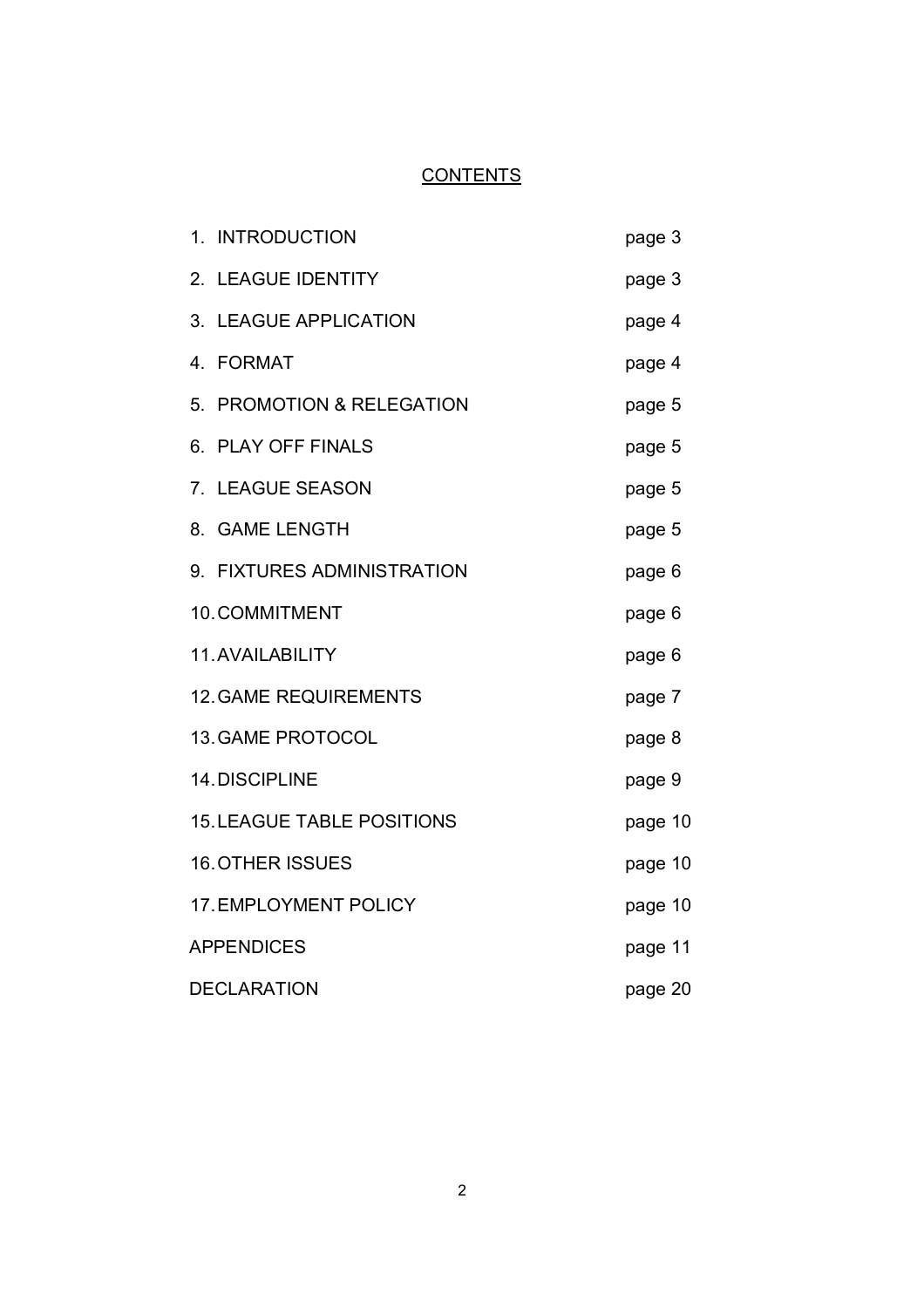#### **JUNIOR SECTION ICE HOCKEY LEAGUES**

#### **RULES OF COMPETITION 2018/19 SEASON**

#### **1. INTRODUCTION**

The Junior Leagues section of the EIHA is managed by the Junior League Management Committee (JLMC) which is made up of the following

Director for Junior Hockey<br>
Chair Junior League Management Committee 
Chair Junior League Management Committee 
Charles Dacres Chair Junior League Management Committee Secretary Junior League Management Committee  $\overline{\phantom{C}}$  <vacancy><br>Registration Secretary **Registration Secretary** Fixtures Secretary **The Contract Contract Contract Contract Contract Contract Contract Contract Contract Contract Contract Contract Contract Contract Contract Contract Contract Contract Contract Contract Contract Contract** Chair North **Ian Traill** Secretary North **Georgina** Crebbin Chair Midlands **Dave Hayward** Secretary Midlands **Exercise Contract Contract Contract Contract Contract Contract Contract Contract Contract Contract Contract Contract Contract Contract Contract Contract Contract Contract Contract Contract Contract Cont** Chair South East **Allison Taylor Allison Taylor** Secretary South East The Sylvester South Assets Jo Sylvester<br>Chair South West The Sylvester Carol Ann Watt Chair South West Carol Ann W. Carol Ann W. Secretary South West Carol Ann W. Carol Ann W. Secretary South West Secretary South West

The EIHA's Board of Directors appoints the post of Chair; all other posts are appointed by the JLMC Chair in conjunction with the EIHA Board of Directors.

The JLMC is charged by the Board of the EIHA with the management of all Junior and Under 20 ice hockey.

The JLMC reserves the right to amend and change the Rules of Competition as they see fit for the benefit of the leagues without prior notice to the Clubs participating. Notice of any changes will be circulated immediately to the Club's designated contact. Any changes will be identified.

#### **2. LEAGUE IDENTITY**

- 1.1. The Junior Leagues will consist of 4 Regions, North, Midlands, South East and South West.
- 1.2. Cross Ice games will be played at U9.
- 1.3. Leagues games will be played in the age groups, U11, U13, U15, and U18.
- 1.4. The League structure shall comprise the North and Midlands forming one Section and the South East and South West the other, with the exceptions of
	- $\circ$  U11 which will be organised according to Regions in the North and Midlands and a combined Region covering the South East and South West together.
	- $\circ$  U9 which will be organized into groups of 4 (four) teams mostly based on travel distance and not on Sections or Regions.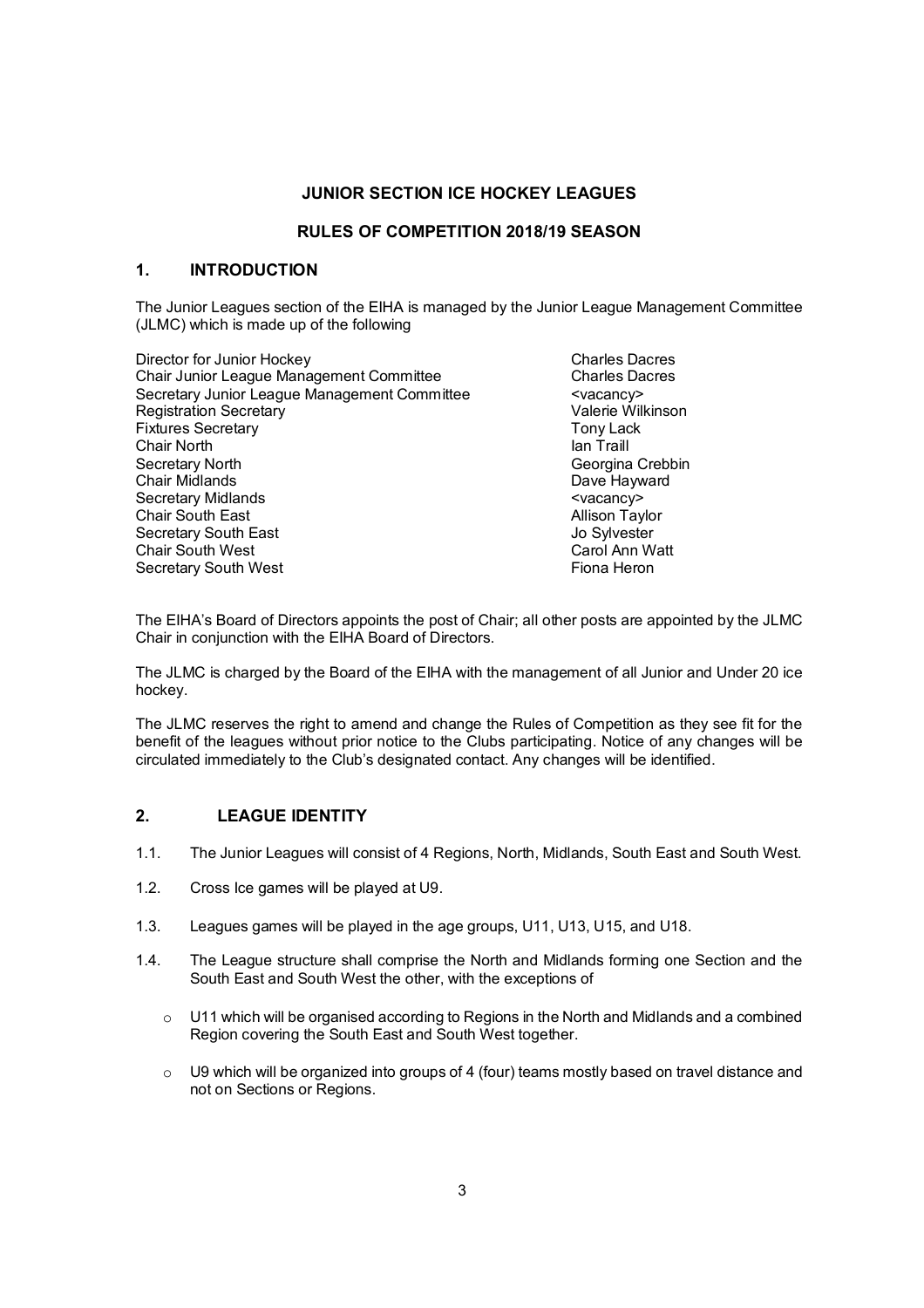- 1.5. In Sections at U13, U15 and U18 there will be 3 (three) Divisions where appropriate. Leagues will consist of teams accepted into the league structure.
- 1.6. Further details regarding the management of U9 competitions and cross ice games are contained in the "Under 9 Guidelines" document which is available on the EIHA website (www.eiha.co.uk).
- 1.7. Further details regarding the management of U11 competitions are contained in the "Under 11 Rules of Competition" document which is available on the EIHA website (www.eiha.co.uk).
- 1.8. Rules of Competition for U20s are inherited from NIHL RoC and are contained in the "NIHL Rules of Competition" document which is available on the EIHA website (www.eiha.co.uk). The only exception being Playing Up as covered in Appendix D.
- 1.9. The rules below apply to U13, U15 and U18 leagues.

#### **3. LEAGUE APPLICATION**

- 3.1. No team will be accepted into the league structure unless the Club has signed the required declaration by the deadline for doing so. By signing the declaration, Clubs agree to abide by the JLMC Rules of Competition and all other rules and regulations as set down by the IIHF and IHUK and EIHA.
- 3.2. Each team must apply to join the leagues before the notified date.
- 3.3. Each team must have as a minimum 2 nominated coaches, at least one of which must be EIHA registered Level 2, an EIHA registered Level 1 Coach is acceptable as the second coach. Each team must also have a nominated Manager.
- 3.4. By 31 August 2018 U13 U15 and U18 teams must have a minimum of 12 (twelve) players registered, 1 (one) of which must be an identified net-minder.
- 3.5. Each club is allowed one team per age group. Entering a second or third team at the same age group in a particular league is a concession and the JLMC reserves the right to refuse an application (e.g. if there are already too many teams in a league).
- 3.6. If a club enters a team at a specific age level in more than one Division (e.g. Division 1 and Division 2) the teams can have the same name. However, if applying to enter two teams into the same Division the original team in the league will be known by the Club's name. The second and third teams' names will have to be associated with the Club's area and must not be an object e.g. "Eagles". As an example, Sheffield's second team could be Don Valley.
- **3.7.** The minimum number of players required for a club to enter additional teams into the same age group in the league is 16 players per team.

#### **4. FORMAT**

- 4.1 At each age group from U13 to U18 the League is a single league split into multiple (up to three) Divisions.
- 4.2 Each registered team will be placed in the appropriate Division relevant to the position in which they finished the previous season. Divisions will be 'locked' as felt appropriate by the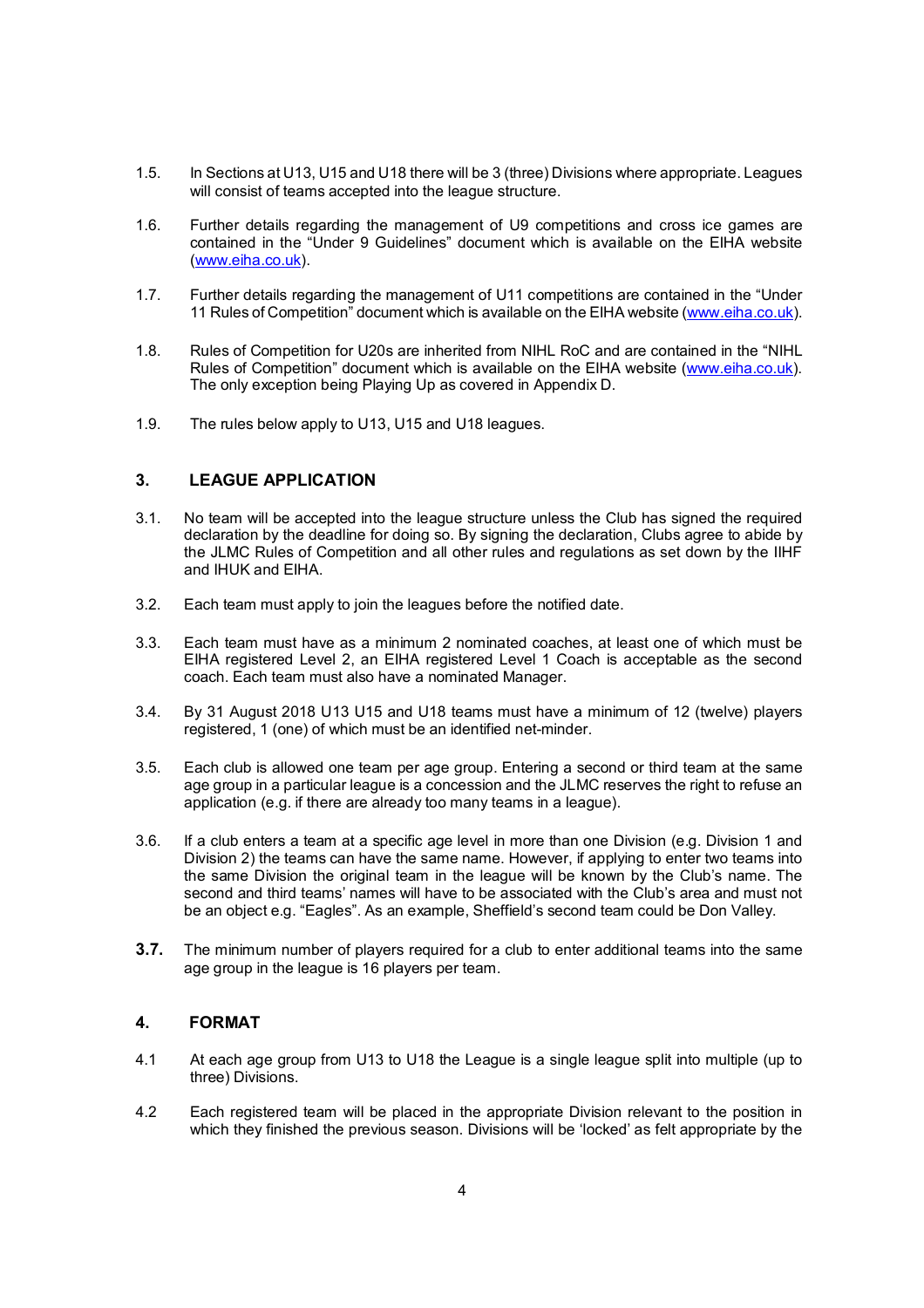Fixtures Secretaries and Chair of JLMC after the instigation of Rule 5 (below). See Appendix A for further details.

4.3 New teams will automatically be placed in the final League position

#### **5. PROMOTION / RELEGATION**

For Division 1 and 2 only, there will be promotion and relegation playoffs. Playoff and relegation details are at Appendix A

#### **6. PLAY-OFF FINALS**

Play-off finals will be as determined by the JLMC. Full details are at Appendix B.

#### **7. THE LEAGUE SEASON**

- 7.1 All league games will be played between September 2018 and June 2019. The start and finish dates for each league are set out at Appendix C.
- 7.2 If a club has 2 (two) teams in the same age group and in the same division those games must be scheduled to be played at the start of the season before any other league games are played. In exceptional circumstances, dispensation from this rule can be granted by the JLMC chair.
- 7.3 No games in Division One and Two will be scheduled for the weekend of the Conference tournament unless agreed by the JLMC
- 7.4 Any games outstanding after the dates set out in Appendix C will be decided by the JLMC. The decision will be made subject to the reason why the game did not get played and / or on the recommendation of the fixture secretary, the JLMC Chair and the Regional Chairperson(s). The decision and the reason for it will be published on the EIHA website.
- 7.5 Games will be awarded as a 0-0 draw if no team is at fault or awarded 5-0 (2 points) to the non-offending team if fault is determined.

#### **8. GAME LENGTH**

| 8.1 | Under 13<br>Under 15                       | 3 x 15 minutes stopped clock<br>3 x 15 minutes stopped clock                                                                                                           |
|-----|--------------------------------------------|------------------------------------------------------------------------------------------------------------------------------------------------------------------------|
| 8.2 | Under 18 Division 1<br>Under 18 Division 2 | $3 \times 20$<br>3 x 15 minutes or 3 x 20 minutes to be stipulated when the fixtures<br>are submitted. Changes to game timings within the season are not<br>permitted. |
|     | Under 18 Division 3                        | $3 \times 15$                                                                                                                                                          |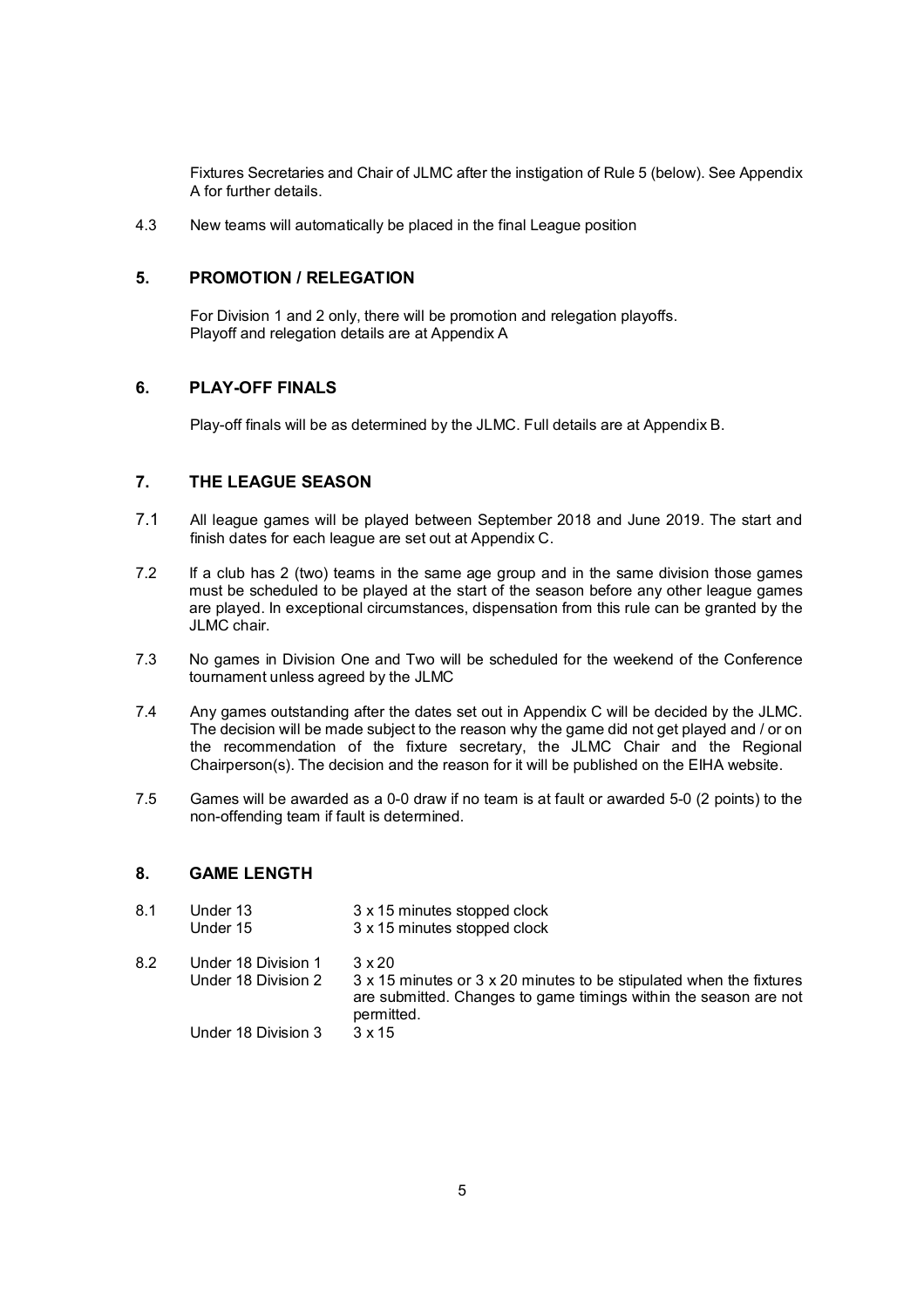#### **9. FIXTURES ADMINISTRATION PRIOR TO THE START OF THE SEASON**

- 9.1 Teams will submit their fixture dates to the Fixture Secretary within 7 days of the publishing of the Leagues' Fixtures for the Senior team(s) playing out of the same rink.
- 9.2 Each team will make sufficient home game dates available to allow completion of the League schedule within the dates set out in Appendix C.
- 9.3 If a mid-week fixture is necessary or required, the Fixtures Secretary will schedule a game with a neighbouring team in a midweek slot.
- 9.4 Requests for dates to be excluded from the schedule must be notified to the League Fixture Secretary at the time the dates are submitted as per 9.1above. . The final decision will be made by the Fixture Secretary before the start of the season.

#### **10. COMMITMENT**

- 10.1 If a team has registered to participate in a league but then decides to withdraw after the official start of the season they will be fined £250.00. Failure to pay the fine will result in that team being unable to participate in a league for 1 (one) season.
- 10.2 All outstanding team & club fines must be paid prior to acceptance into the league and participation within the Junior Section.
- 10.3 Failure to travel to a fixture or to host a fixture, without acceptable cause (as determined by the JLMC and Fixture Secretary) will make a team liable to a fine of up to £500. This amount, or part thereof, may be claimed as part of any compensation charge requested and approved by the JLMC by the non-offending team. Each team will be required to supply information justifying the amount they have claimed/offered. In addition, the offending team will forfeit the  $\alpha$  dame  $5 - 0$  and will be deducted 2 points.
- 10.4 Any team contravening this rule twice in a season without acceptable cause (as determined by the JLMC and Fixture Secretary) will be subject to a further fine (as per 10.3 above), forfeit the game  $5 - 0$  and be deducted 4 points.
- 10.5 A team that continually fails to travel to a fixture or to host a fixture each season, without acceptable cause, will be reported to the JLMC where further sanctions may be applied including expulsion from the league.
- 10.6 If, for any reason a game has to be abandoned, the result at that point in time will stand if more than 50% of the game has been played. The Fixture Secretary and the Chair of JLMC will determine the outcome if less than 50% of the game has been played.

#### **11. AVAILABILITY**

- 11.1 Clubs wishing to participate in the league structure shall be expected to make themselves available on any Saturday or Sunday (including school holiday and bank holiday weekends) during the specified season.
- 11.2 Clubs may be requested to play midweek games as set out in 9.3 above.
- 11.3 All scheduled league matches set by the League's Fixture Secretary will take priority over challenge games and tournaments, home or abroad.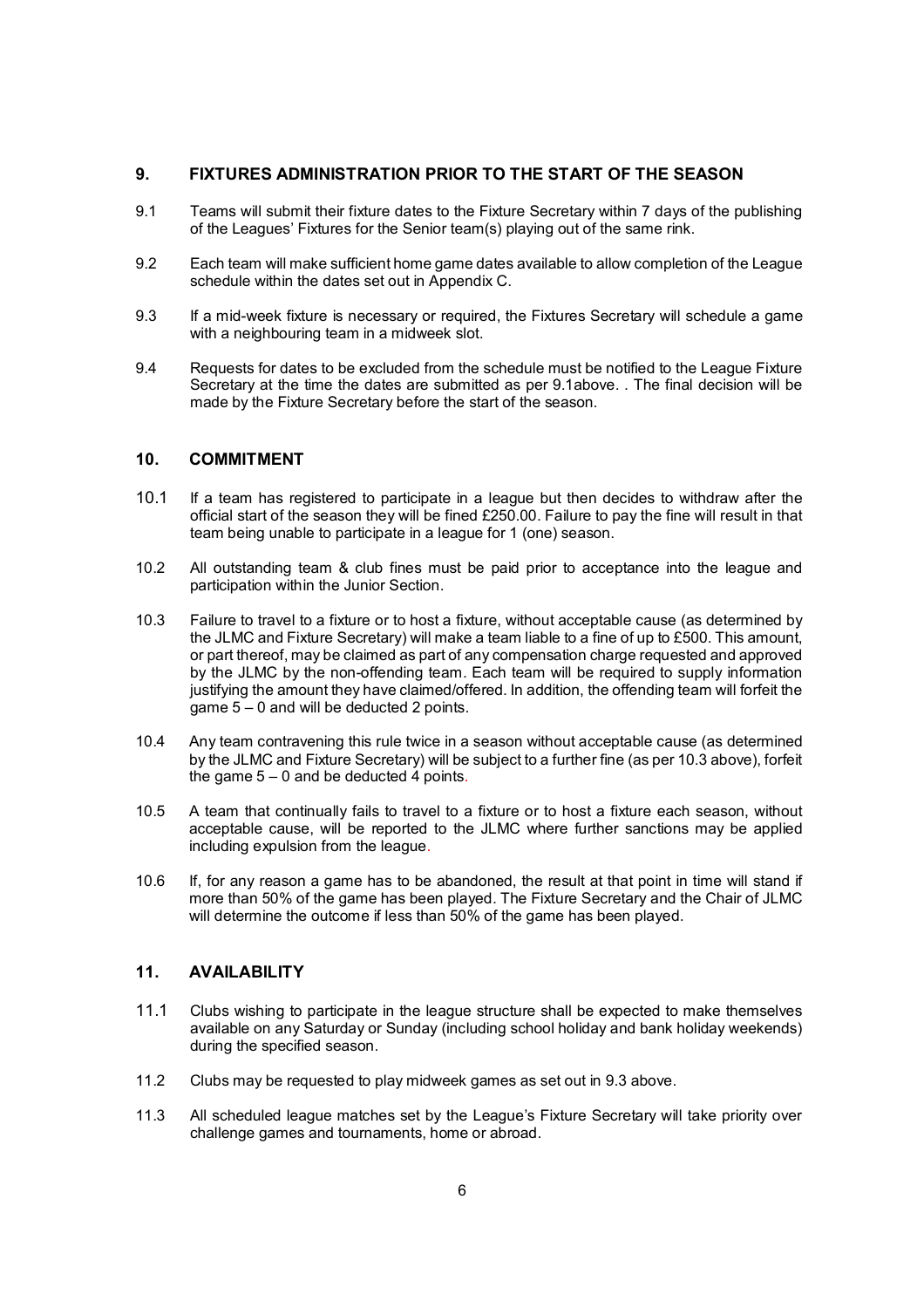- 11.4 A team can only request the re-scheduling of a league game in the following circumstances:
	- If 3 (three) or more registered players from that team are on National duty with England, or Great Britain. In all situations independent confirmation to support the request will be required.
	- ii. Severe weather prevents travel.
	- iii. The ice is withdrawn by the venue or ice is lost to a team in a Senior league.
	- iv. Ice facility failure.
- 11.5 All weekend games (Saturday and Sunday except tournaments), to face off no earlier than 11.00am and no later than 7.30pm. Special Dispensation on application to JLMC Chair in exceptional circumstances may be granted.

Note: For 2018/19 season dispensation to Guildford JIHC Dispensation for earlier face off times has already been granted.

#### **12. GAME REQUIREMENTS**

- 12.1 Each team must have a light and dark uniform. The home team plays in the light uniform, the visiting team plays in the dark uniform unless there is prior agreement between the 2 teams. If there is a clash on the day it is the home side's responsibility to change shirts. If not available the game will be awarded 5 - 0 to the non-offending team and the game will be played as a challenge game
- 12.2 The minimum bench strength is 11 (eleven) players consisting of 10 skaters and 1 Netminder. However, in the event of players arriving late, a game can be started with 6 (six) players (as per the EIHA In House Rules) but the full minimum bench requirement of 11 (eleven) players must be reached by the start of the second period. These players must be fully kitted and at the team bench ready to participate by the start of the second period. If the required number of players have not joined the bench by the start of the second period the game will be awarded to the non-offending team and played as a challenge game.
- 12.3 If a game is to be played with less than 11 (eleven) players including the Netminder, dispensation must be sought from the JLMC Chair verbally in the first instance, which will be followed by a confirmation email to the Club, Regional Chair, Chair of the opposition Club's Region (if another Region is involved), Fixture Secretary and Statisticians. Dispensation will not be granted for less than 10 (ten) players including the net minder. Further details on Dispensation are at Appendix D.
- 12.4 If a game is played without dispensation the result stands if the non-offending team wins. If the offending team wins, the game is then awarded 5-0 to the non-offending team. If neither team has sufficient bench strength the game will be played as a challenge and neither team will receive any points and the game will be recorded as 0-0 in Fixtures Live.
- 12.5 To aid development, all players (including net minders) registered for a Club's second or third team shall be permitted to ice for 3 (three) appearances for the Club's team in the Division immediately above the Division in which the player is registered, in sanctioned league games. The Club's Registration Secretary will have to transfer the player to the higher Division side before they can play a 4<sup>th</sup> (fourth) and subsequent game. Once the transfer has been approved, the player can then take no further part in any lower Division games for that Club. If a Club allows a player to play for the higher Division team for a  $4^{\text{th}}$  time without having an approved transfer in place, the Player's registration will automatically be transferred to the higher Division team, the player must take to further part in any lower Division games for that Club and the game played will be awarded to the opposition team 5-0.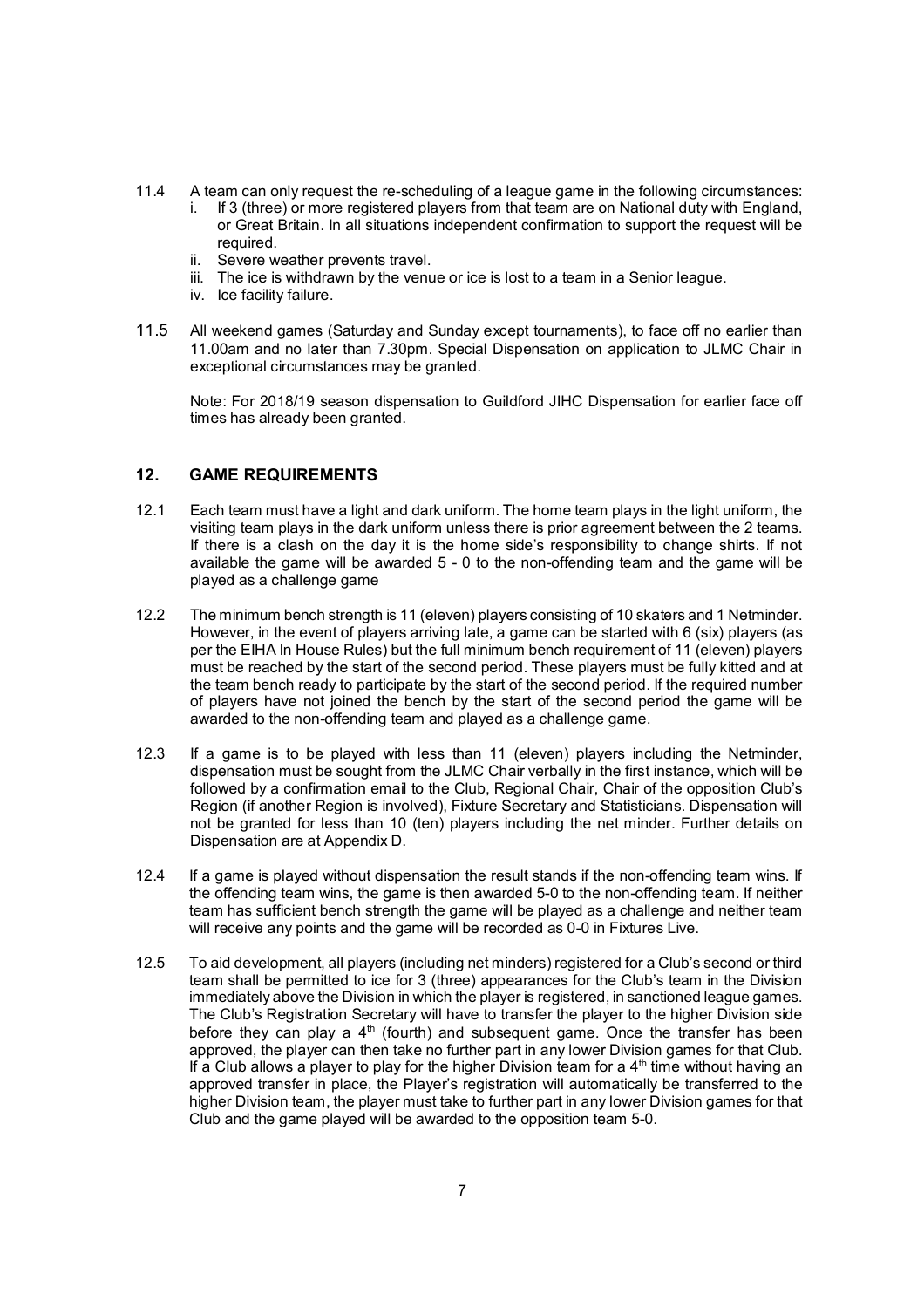- 12.6 The deadline for player transfers to other clubs or to teams within the same club to but in a higher Division, is 31 January 2019.
- 12.7 Players are not permitted to play down a league or Division.
- 12.8 Where a club has two teams in the same Division, players can only move between those teams by instigating a formal transfer. A formal transfer between two teams in the same Division cannot take place without the prior approval of the JLMC Chair.
- 12.9 The appropriate registered player team list must be produced from Fixtures Live which shows the registration details of the participating players for all games. The names, level and licence number of all Coaches and Managers should be recorded on the team list. It is the responsibility of both team managers and the referee to check the opposition's team list(s) prior to the game.
- 12.10 If a player's name does not appear on the electronic game sheet they must not participate in the game.
- 12.11 For a game to take place each team must have as a minimum on the bench 1 x EIHA registered Level 2 Coach and 1 x EIHA registered Level 1 Coach. No person under the age of 18 can take control of the bench during a game. An EIHA registered Manager can go onto the bench for a game but cannot take control of the bench if the Level 2 is ejected from the game. If a team has only one Level 2 Coach and one Level 1 Coach who is under 18, the game cannot proceed if the Level 2 Coach is ejected from the bench.
- 12.12 Registered Managers and Coaches must display their licences for the duration of the game. Failure to produce a licence showing the official to be a fully registered official of the EIHA and holding the correct level required will be reported to the relevant discipline committee for action and must be recorded on the game sheet by the referee. The official without a licence must remove themselves from the bench and take no part in the game. The minimum coaching requirements for a game to take place (Rule 12.12 above) must still be adhered to.
- 12.13 The deadline for changes to be made in Fixtures Live and to be effective is midday on the Friday before the weekend in which a game is taking place.

#### **13 GAME PROTOCOL**

- 13.1 Recommendations for pre-game protocols are set out in Appendix E.
- 13.2 All teams must use electronic game sheets.
- 13.3 Teams are not required to submit Team Lists or Shots on Goal sheets. However, it is the Club's responsibility to retain these hard copy documents and make them available if requested.
- 13.4 If on-ice officials fail to arrive for a game the Home club is required to contact either the Regional Chair or JLMC Chair to gain permission for the game to play. An EIHA registered Level 1 coach from each side must take responsibility for the officiating of the game.
- 13.5 In relation to 13.4, this will require all Level 1 coaches to be in possession of their on-ice equipment (helmet, whistle, skates) at all games in order to undertake this role.
- 13.6 U13 hockey is played as non-checking.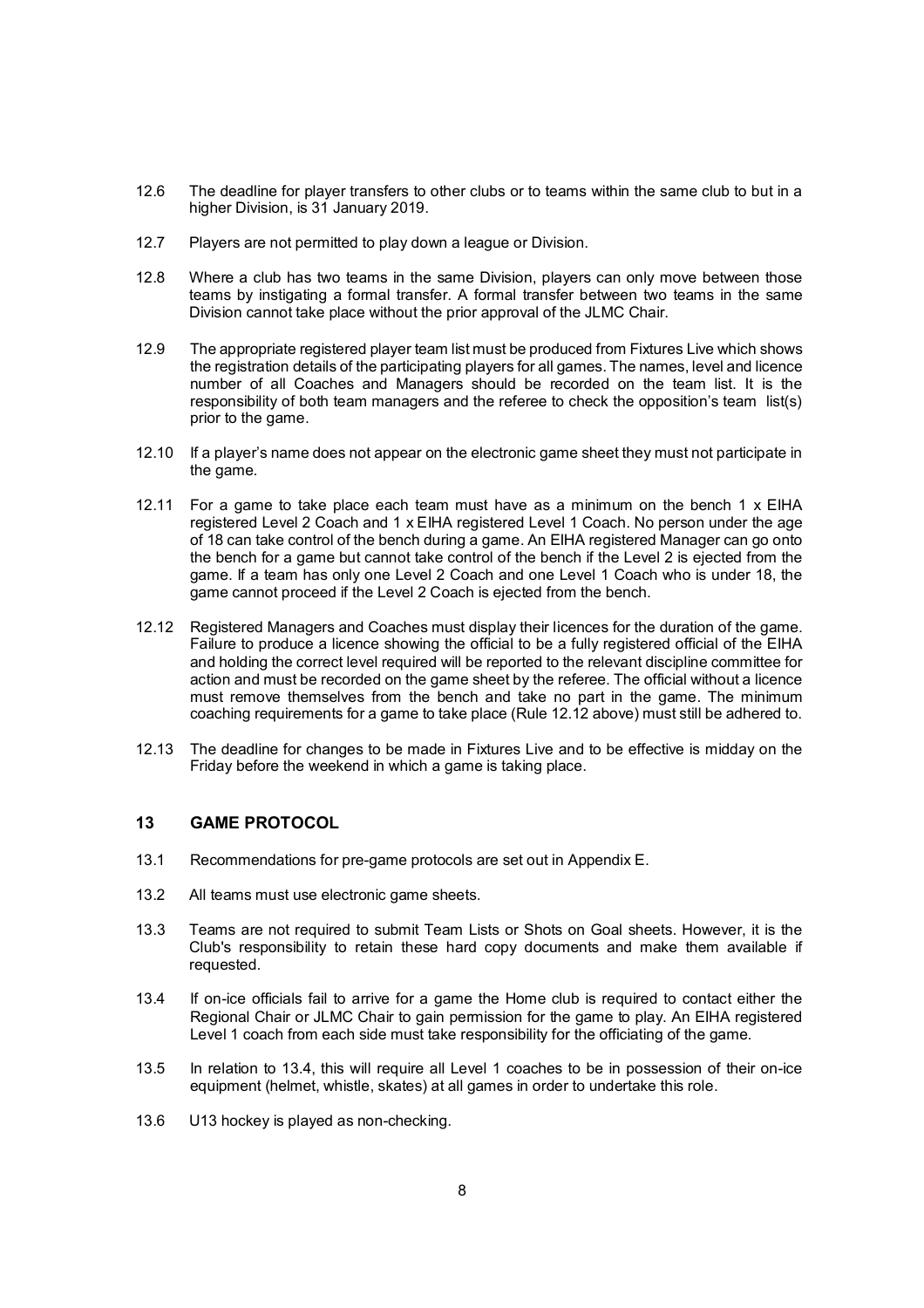- 13.7 Scoring of games will cease if the goal difference is excessive as defined in Appendix G.
- 13.8 Playing Up rules are defined in Appendix D
- 13.8 Players aged 3 to 5 Years

The following section sets out the information provided by the EIHA's insurers and sets out when players aged 3 to 5 can play:

This is on the basis that:

- 1) The situation is properly risk managed and the children are properly supervised.
- 2) A parent is present although not necessarily on the ice

3) Insurers have concerns regarding the vulnerability of these very young children and would expect you to carry out the appropriate risk assessment to ensure their safety. They have suggested it may be inappropriate for them (the players aged 3-5) to be involved in sessions with older children who might not fully appreciate the care that needs to be taken and this does seem a prudent measure.

#### **14 DISCIPLINE**

- 14.1 For all matters under this section please refer to the separate EIHA Discipline document which is available on the EIHA website (www.eiha.co.uk).
- 14.2 It is the responsibility of the teams themselves to maintain their own records in terms of disciplinary points accrued by its team members and coaching staff.
- 14.3 Any player or coach receiving a suspension in any game will be suspended from all hockey they are eligible to play until such time as the suspension is served at the level at which it was received.
- 14.4 Teams will be subject to further penalty for not applying bans and suspensions brought about through the disciplinary system.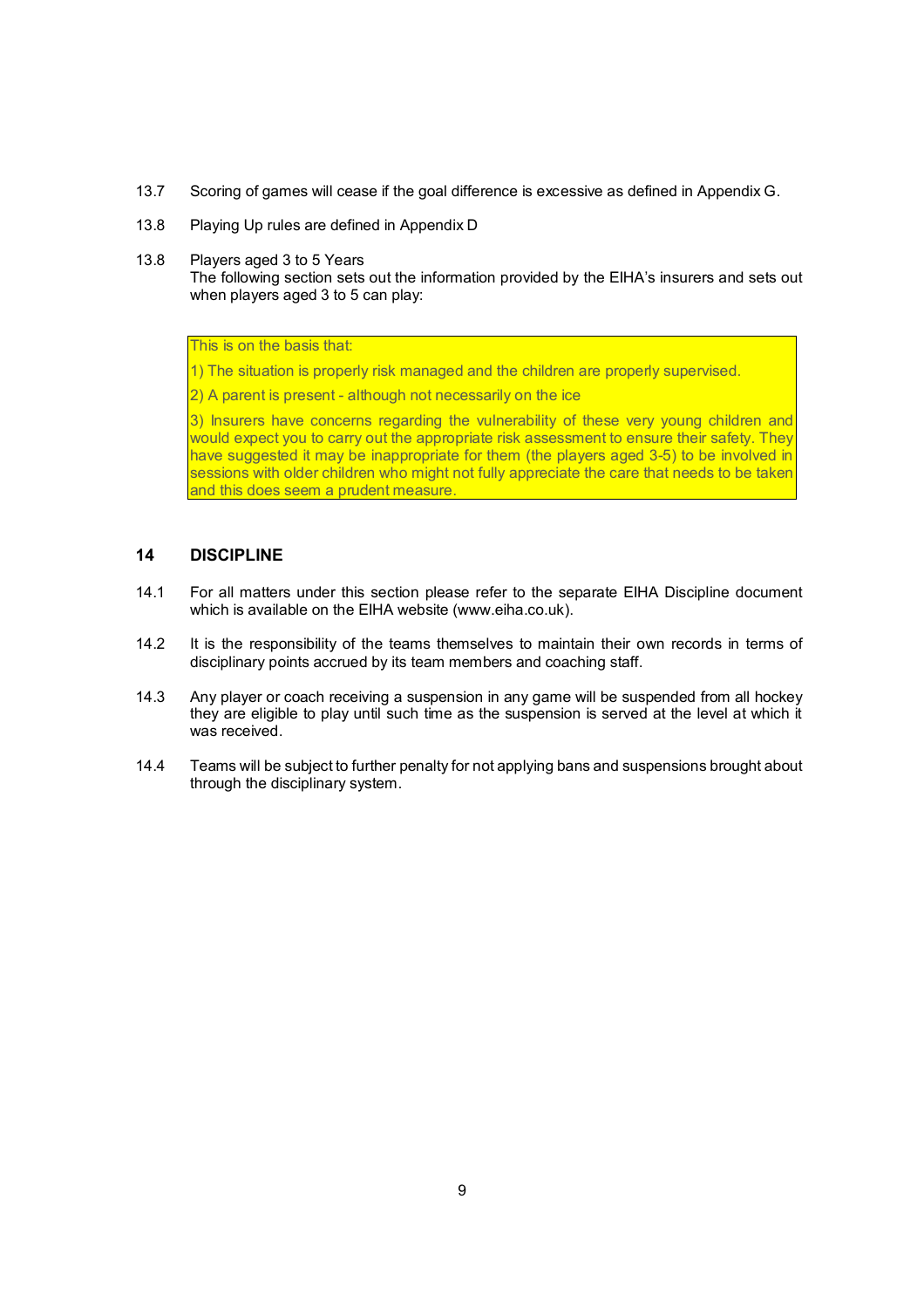#### **15. LEAGUE TABLE POSITIONS**

- 15.1 The League will maintain adequate statistics to determine League positions and results tables. League position will be determined in the following order:
	- i. Points
	- ii. Points in games between the tied teams
	- iii. Goal difference in games between the tied teams
	- iv. Goals scored in games **between** the tied teams
	- v. Team with the lowest penalty minutes
- 15.2 In the event of further criteria being required, the League statistician will provide this.

#### **16 OTHER ISSUES**

16.1 A player's age is determined by the year of their birth. Where reference is made to a player's age (i.e. in Rule 13.13.8 and Appendix D) then the player must have reached their actual birthday.

#### **17. EMPLOYMENT POLICY**

The EIHA policy so far as teams' employing individuals (in whatever capacity).is set out at Appendix F.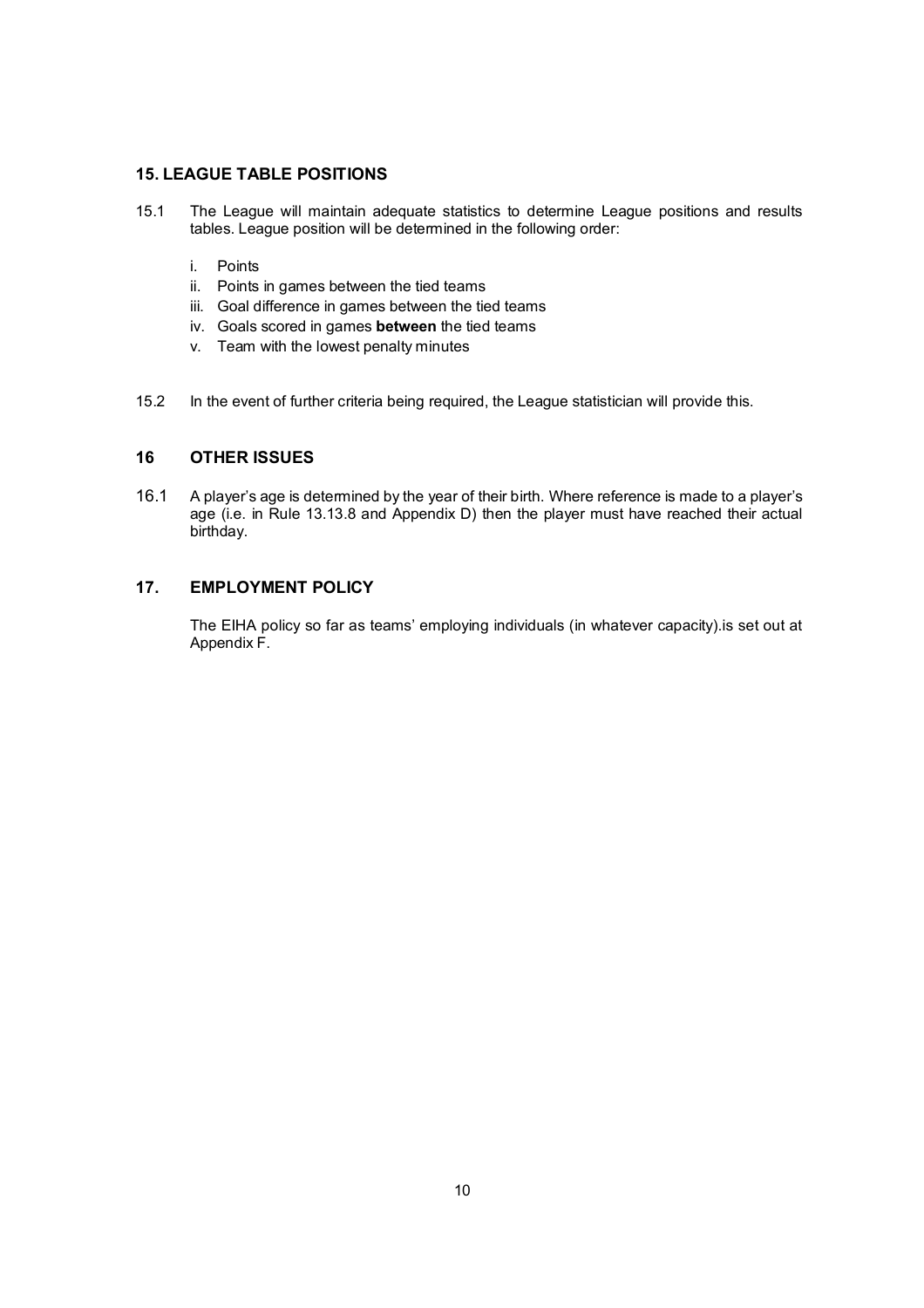#### **APPENDIX A**

#### **PROMOTION, RELEGATION AND LOCKING OF LEAGUES**

At the end of a season: -

- i. the club finishing at the bottom of the Division 2 will automatically be relegated.
- ii. the club finishing at the top of Division 3 will automatically be promoted.
- iii. The winner of Division 2 will play the bottom team in Division 1 and the runners up in Division 2 will play the team finishing 2<sup>nd</sup> bottom of Division 1, in a single game at a venue and date to be determined by the JLMC. The winners of these games will be promoted to Division 1.

Note there will be no provision for a promoted club to request that they are not promoted.

Irrespective of the above or those detailed in appendix A, the JLMC may vary these rules if the number of teams in Divisions becomes imbalanced & may require clubs to be demoted or promoted to maintain league balance.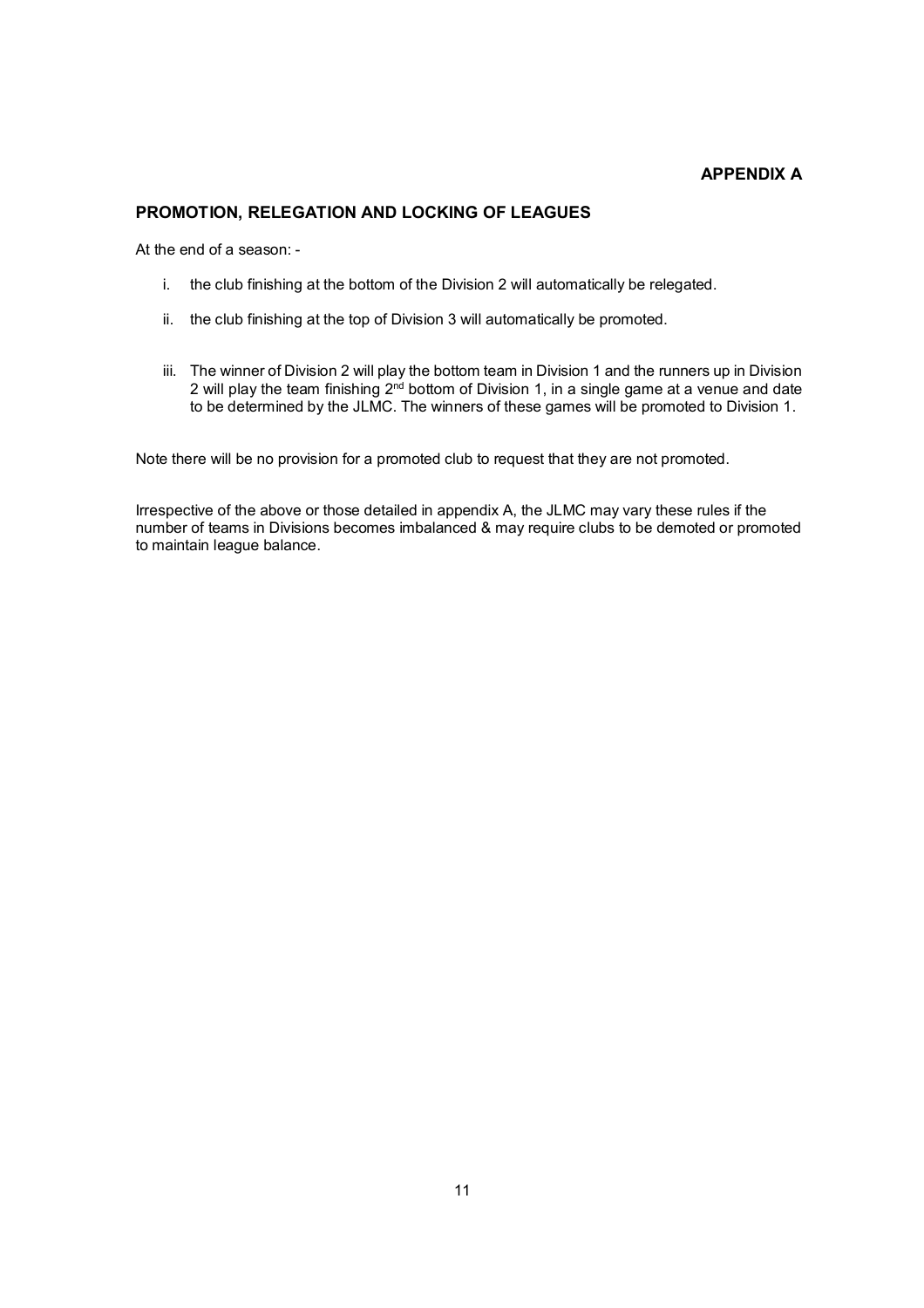#### **APPENDIX B**

#### **PLAY OFF FINALS**

#### **Junior National Finals**

For the 2018/19 season, the National Finals for U11s, U13s, U15s and U18s will be held over the weekend of the 25<sup>th</sup> – 27<sup>th</sup> May 2019 at Ice Sheffield

The following teams will participate in the 2018/19 Junior National Finals:

U11 U13 U15 U18

South East/South West Section and North/Midlands Section Division 1 League Winners and Runners up.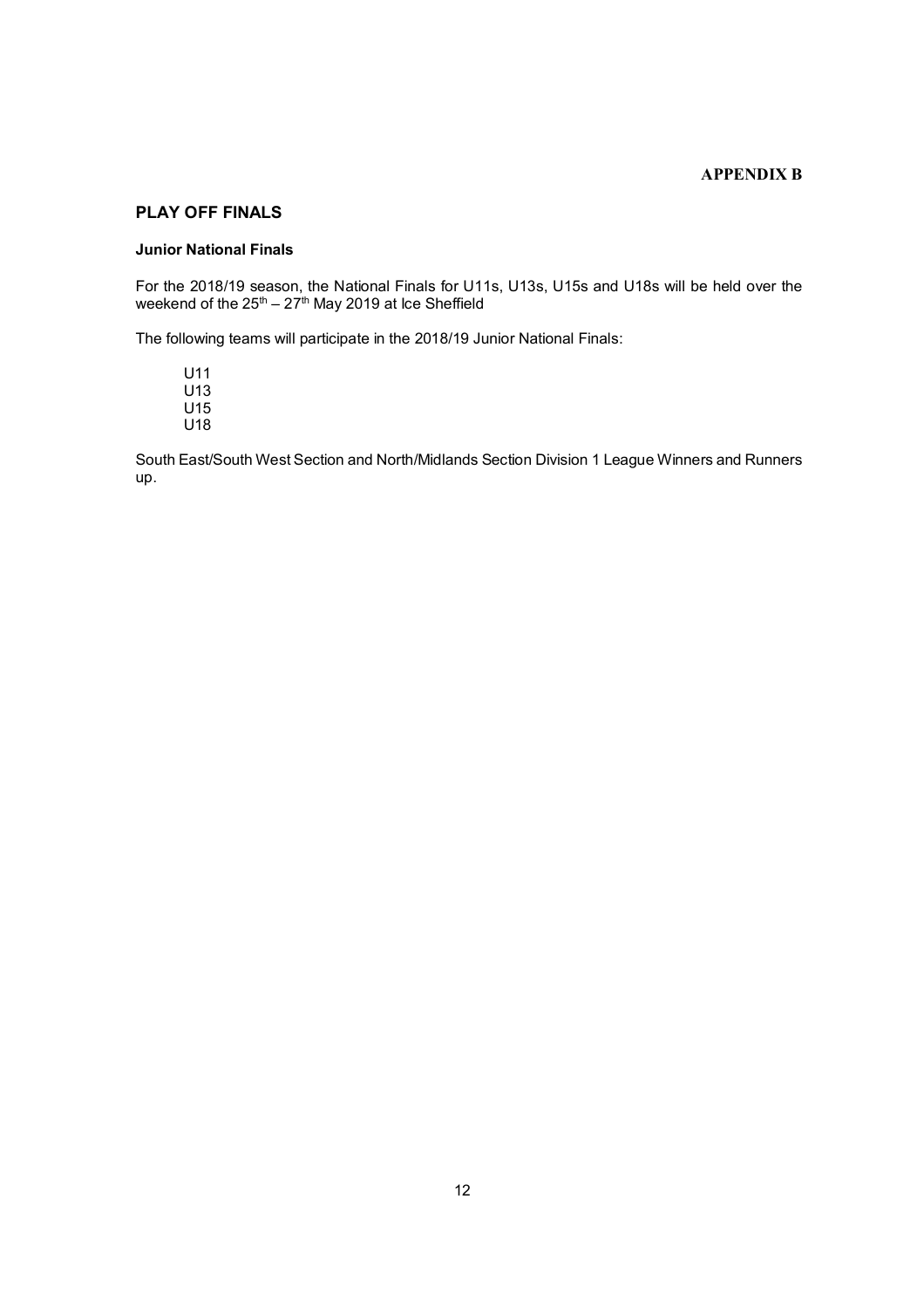#### **APPENDIX C**

#### **LEAGUE DATES**

For the 2018/19 season, the Leagues will start on the weekend of 1/2 September 2018 and must be completed by the following dates:

| U18 Division 1             | End | 19 <sup>th</sup> May 2019 |
|----------------------------|-----|---------------------------|
| U15 Division 1             | End | 19th May 2019             |
| U13 Division 1             | End | 19th May 2019             |
| U11 Division 1             | End | 19th May 2019             |
| U18 Division 2             | End | 19th May 2019             |
| U15 Division 2             | End | 19th May 2019             |
| U13 Division 2             | End | 19th May 2019             |
| U <sub>18</sub> Division 3 | End | $9th$ June 2019           |
| U15 Division 3             | End | 9 <sup>th</sup> June 2019 |
| U13 Division 3             | End | $9th$ June 2019           |
|                            |     |                           |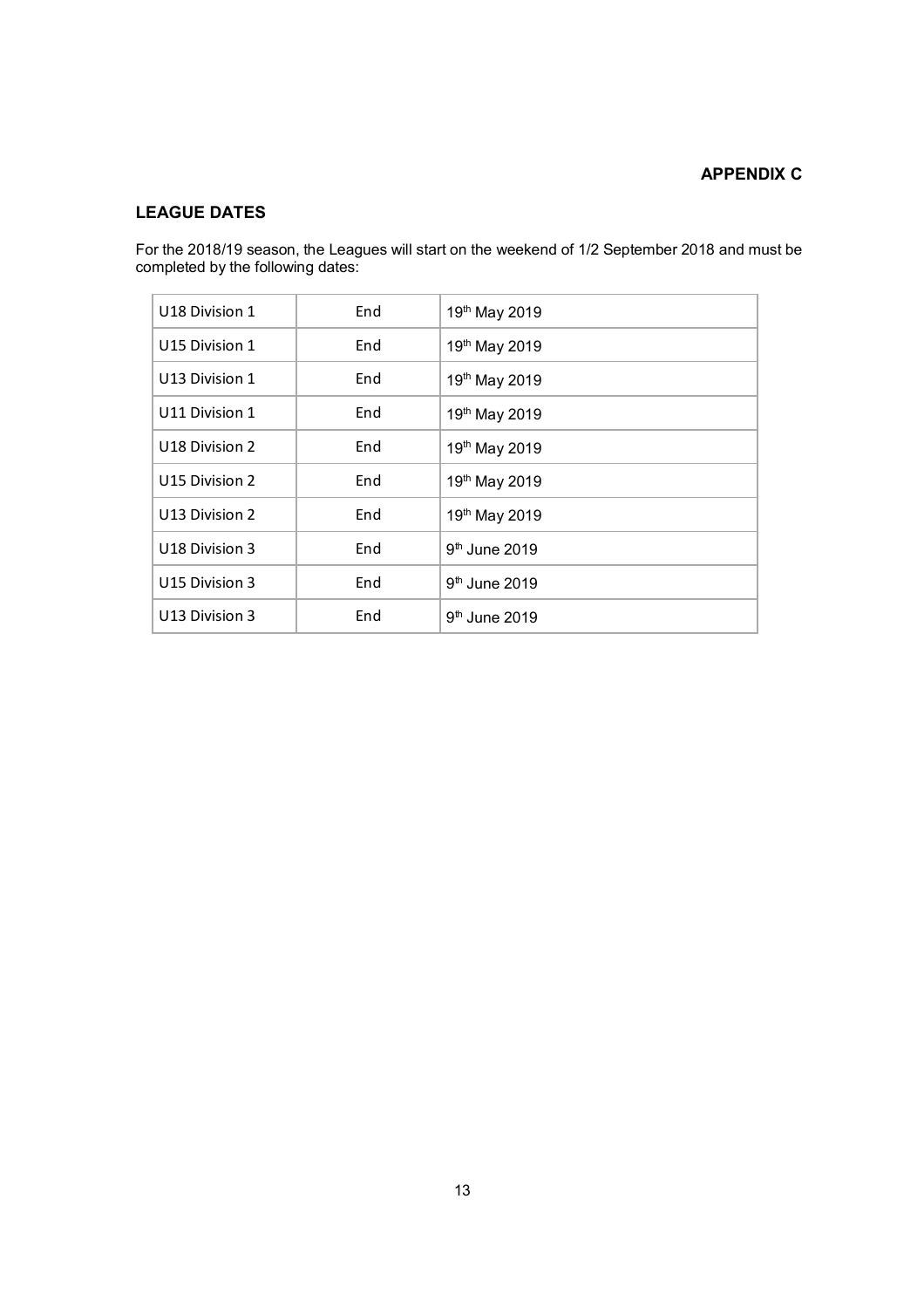#### **APPENDIX D**

#### **DISPENSATIONS**

#### **PLAYING UP**

There is no dispensation in junior leagues for players to play for an age group above their own with a different club. However:

- i. When a player has reached their **15th birthday** and the parent club has no **U20's** team the player can apply for dispensation to join an U20's team at another club.
- ii. Where the parent club has no NIHL team a player once they have reached their **16th birthday** can apply for dispensation to join an NIHL/ team at another club.
- iii. Where the parent club has no Senior Ladies team a female player, once they have reached their **15th birthday** can apply for dispensation to join a senior ladies team at another club.
- iv. If the parent club has only an NIHL Division 1 team and it is deemed the player is not of the required standard, applications will be considered for the player to have dispensation to play NIHL Division 2 at another club.
- v. If the parent club only has an NIHL Division 2 team and it is deemed the player is of the required standard, applications will be considered for the player to have dispensation to play NIHL Division 1 at another club.
- vi. No player will be given dispensation to play from Division 2 in an age group to Division 1 in the same age group, for another club.
- vii. Where a player's parent club has no league team at a player's registered age group, the player can apply for dispensation to join a team at another club, but only in the player's registered age group.

It should not be assumed that dispensations requested will be granted.

All dispensations have to be in place before 31 January of the current season.

The appropriate signed dispensation form must be sent to the following:

- i. Junior Leagues: Chair JLMC
- ii. Under 16 Girls: Chair Ladies Section
- iii. U20: Chair JLMC
- iv. NIHL and Senior Women: application must be made to the appropriate Section Chair using whatever rules they have in place for dispensation

Where a dispensation under these rules is requested, the Regional Chair of the player's home club (i.e. the one that holds its registration) must be informed by email by the home club's secretary.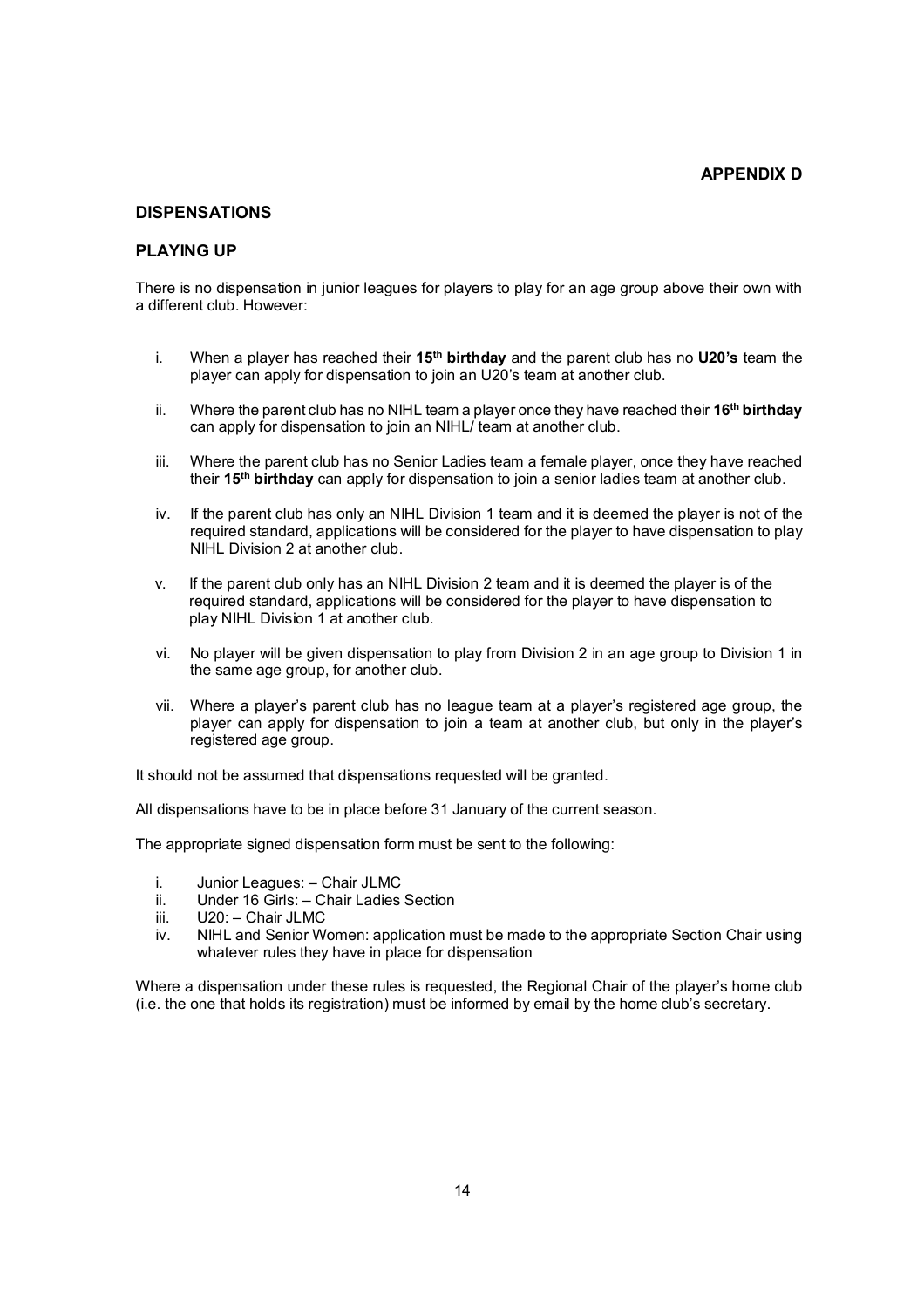#### **PLAYERS WITH SPECIALISED SKILLS AND EQUIPMENT FOR THE POSITION PLAYED (NETMINDERS).**

Dispensation depending on circumstances for those players with "specialised skills and equipment for the position played" (hereafter referred to "Net minder(s)") will be considered on an individual basis.

Any reference to dispensation requirements noted elsewhere in the rules, do not apply to Net minders. Any dispensation for Net minders is at the discretion of the Chair of the JLMC and the guidelines set out in the "Special Dispensation" section below apply.

Dispensation can be either short or long term but must be in place before 31 January 2018.

The appropriate signed dispensation form must be sent to the following:

- i. Junior Leagues: Chair JLMC
- ii. Under 16 Girls: Chair Ladies Section
- iii. U20: Chair JLMC
- iv. NHL and Senior Women: application must be made to the appropriate Section Chair using whatsoever rules they have in place for dispensation.

#### **SPECIAL DISPENSATION**

Under extreme circumstances dispensation may be given for a club to request the loan of a Net minder from another club, after 31 January of the current season.

To request special dispensation, one of the following must apply. The length of the dispensation will be at the discretion of the JLMC Chair:

- i) Broken limb
- ii) Serious illness/Death
- iii) Contagious illness
- iv) Any unavoidable predicament that the Chair feels is appropriate to granting dispensation.

To qualify for special dispensation the club will need to supply the following:

- i. A medical letter from the doctor confirming the medical condition and length of time the injured/sick Net minder may be out of the game.
- ii. A dispensation request form (available at EIHA.co.uk) complete with the required signatures of approval from the Club lending the Net minder and the Club taking the Net minder on loan.

Or

- Iii A club letter giving full details of the situation the club finds itself in with regard to having to request dispensation for the use of a player with specialised skills and equipment.
- iv The appropriate dispensation request form complete with signatures and if applicable within the age restrictions.

The appropriate signed dispensation form must be sent to the following:

- i. Junior Leagues: Chair JLMC
- ii. Under 16 Girls: Chair Ladies Section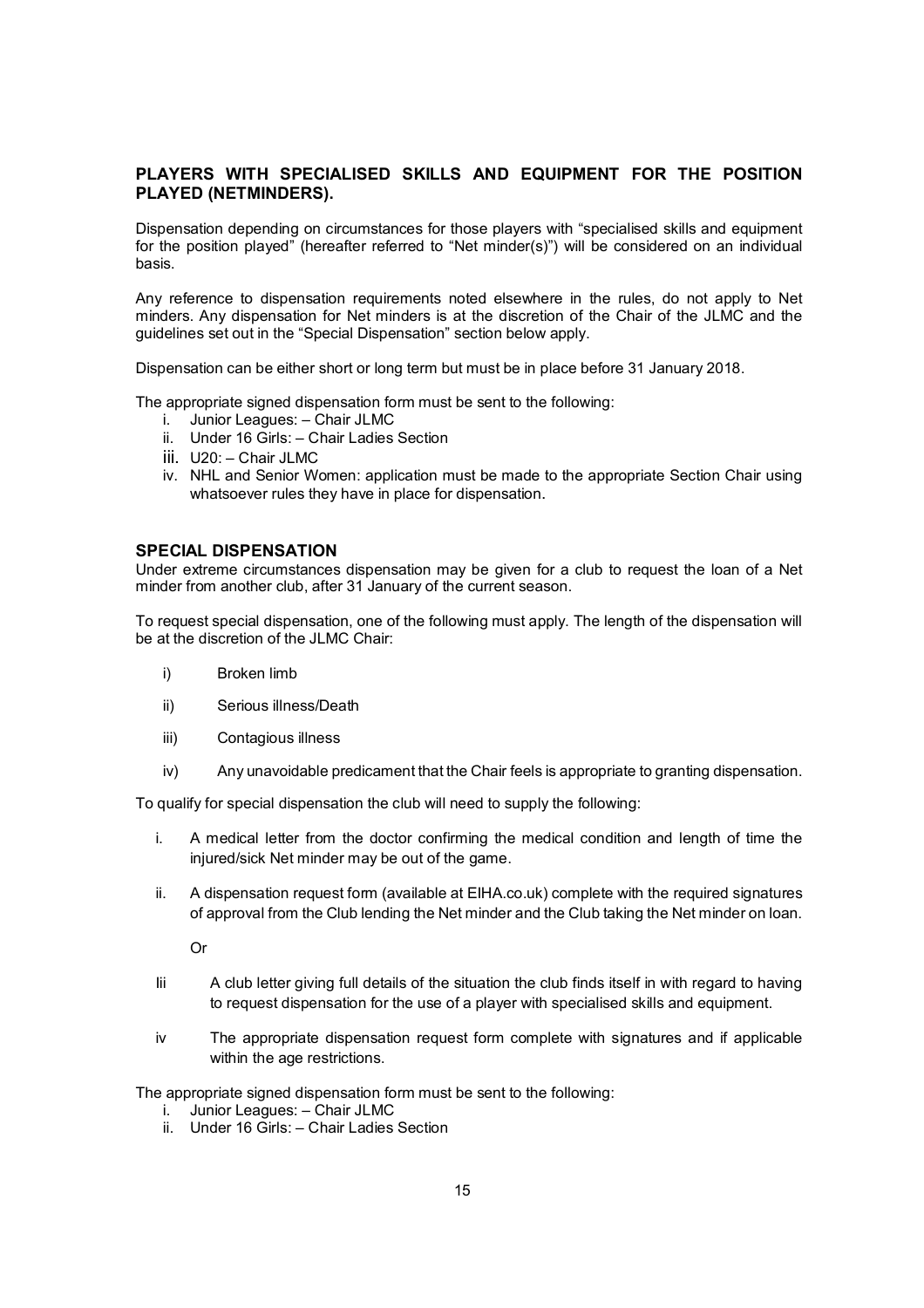#### **APPENDIX E**

#### **RECOMMENDED PRE- GAME PROTOCOLS**

It is advisable, and courteous, for the visiting team to contact the designated officials of the home team by the Tuesday preceding the game to confirm the following:

- i. The face-off time and date of the game.
- ii. What colour shirts each team will play in.
- iii. Forward a team list for the programme if requested.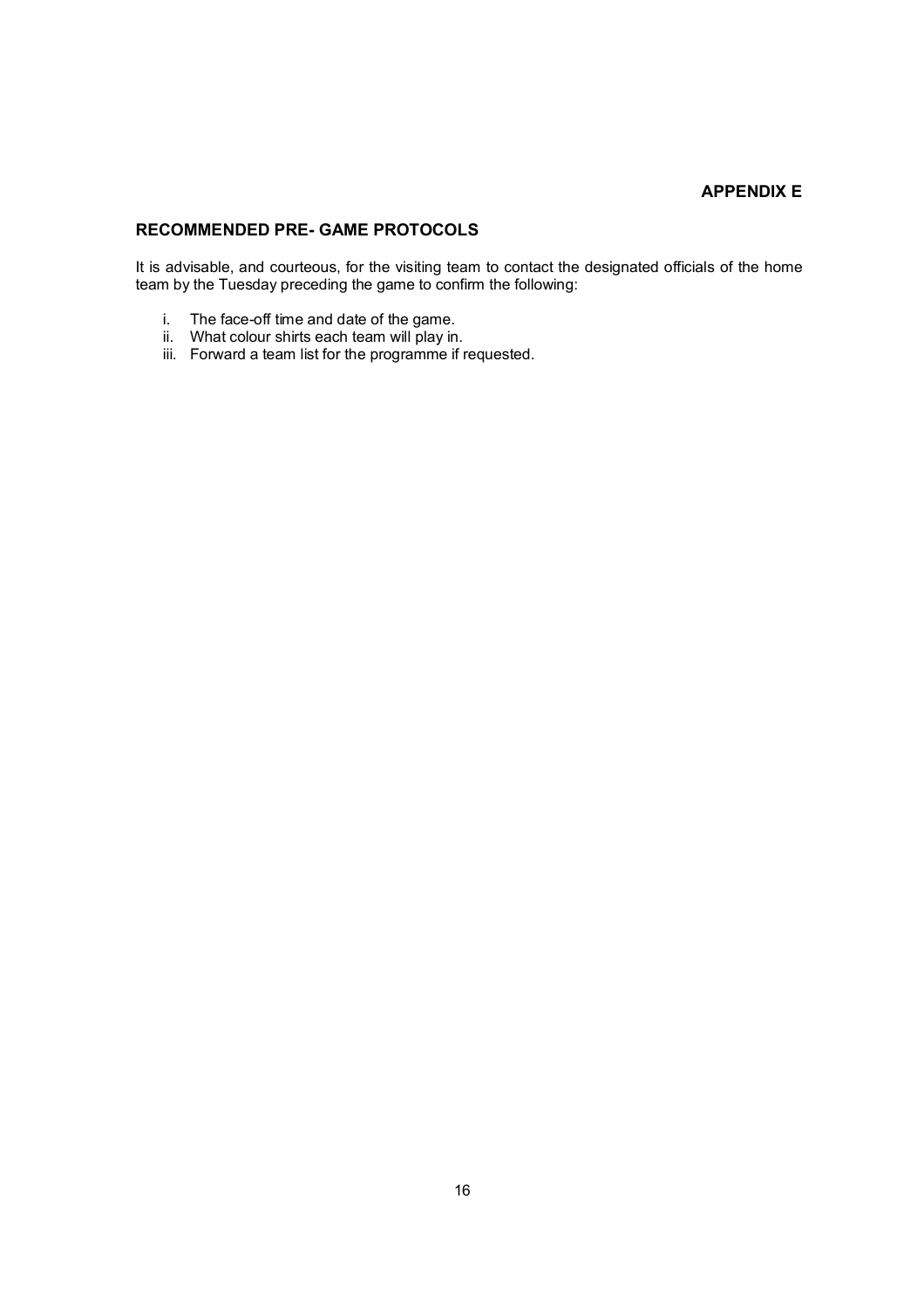#### **EIHA EMPLOYMENT POLICY**

#### EIHA POLICY STATEMENT - EIHA MEMBERS AND EMPLOYMENT OBLIGATIONS

The English Ice Hockey Association (the Association) takes on board all aspects of British and European law in its effort to be fair and equitable to both members Clubs/Teams and players registered with the EIHA in the proper manner.

It is the policy of the Association that any situation whereby a member Club/Team employs a person or persons (as players, coaches, management or other positions) that that employment situation should be covered by an adequate employment contract which meets the obligations of employment and other laws in England. The Association strongly recommends the use of a suitable qualified legal advisor in the development and implementation of such a contract. The Association will not recommend any one source of such advice; the employer in any such situation needs to resolve their own employment issues and there will be no recourse to the Association as the employment contact will be solely between the Club/Team as the employer and the player or other person as the employee. The Association strongly recommends that the employee should seek legal advice on the structure and contents of any contract prior to signing acceptance of it and its obligations.

The employment situation also needs to pay regard to the health and safety, insurance and other issues which arise from such a contractual position as would any other employment situation within the country.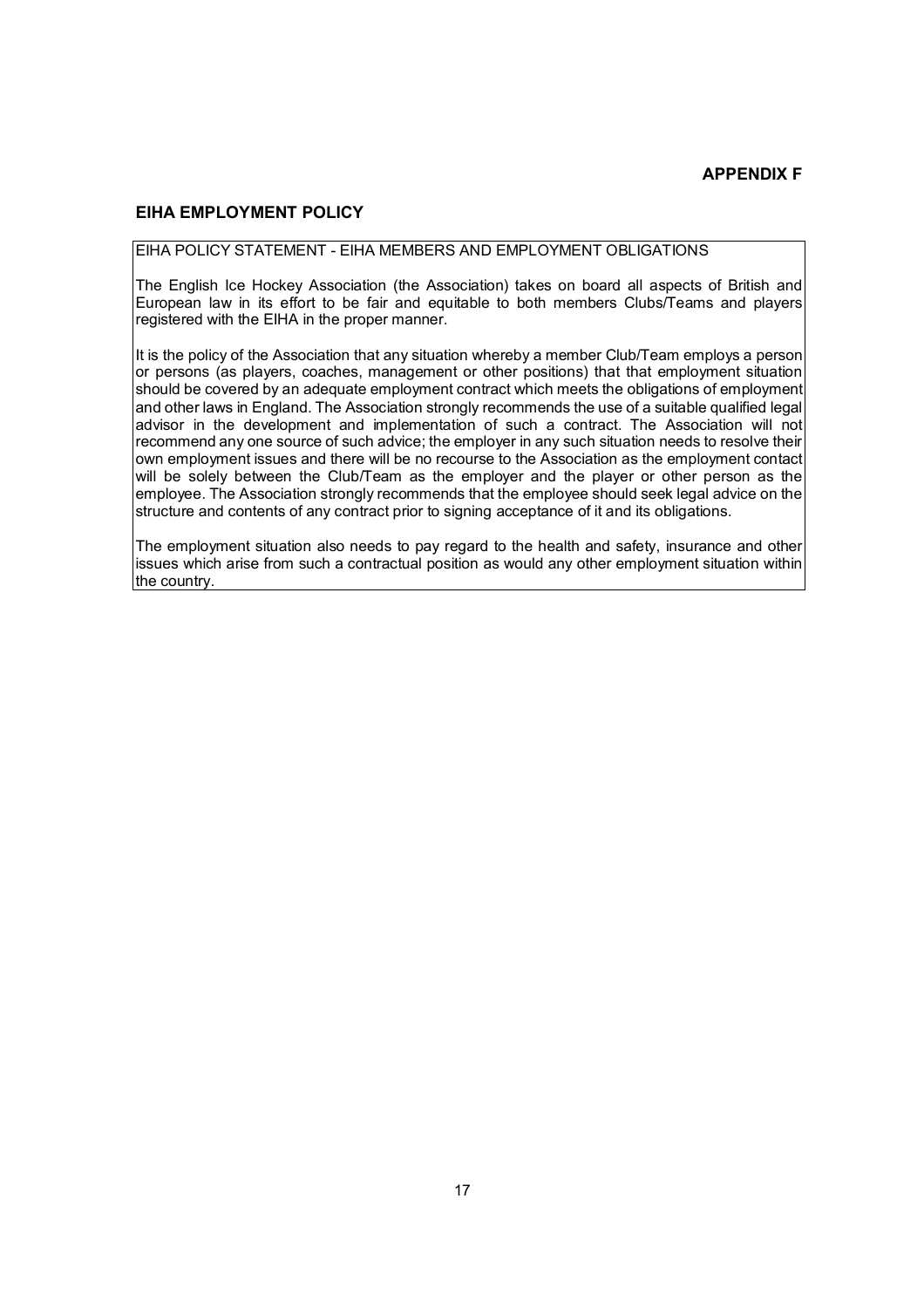#### **APPENDIX G**

#### **MERCY RULE (Added October 2018)**

The JLMC have agreed to introduce the mercy rule to all junior games:

When a team is winning by 12 **(twelve)** goals the score will be recorded as e.g. 12 - 0 or 2 -14 or 16 – 4 and so on. At this point the score will be removed from the scoreboard, no more goals will be added to the game sheet with a line being drawn under the last goals scored.

At that time any of the following can take place:

- players can be swapped in the teams
- goalies can be swapped
- $\bullet$  teams can stay as they are

However, it is important that the game continues to the end.

The statistics for the game including all penalties and goals up to and including the 12th clear goal will stand.

Teams will not be allowed to forfeit the game and games fees will be met as usual.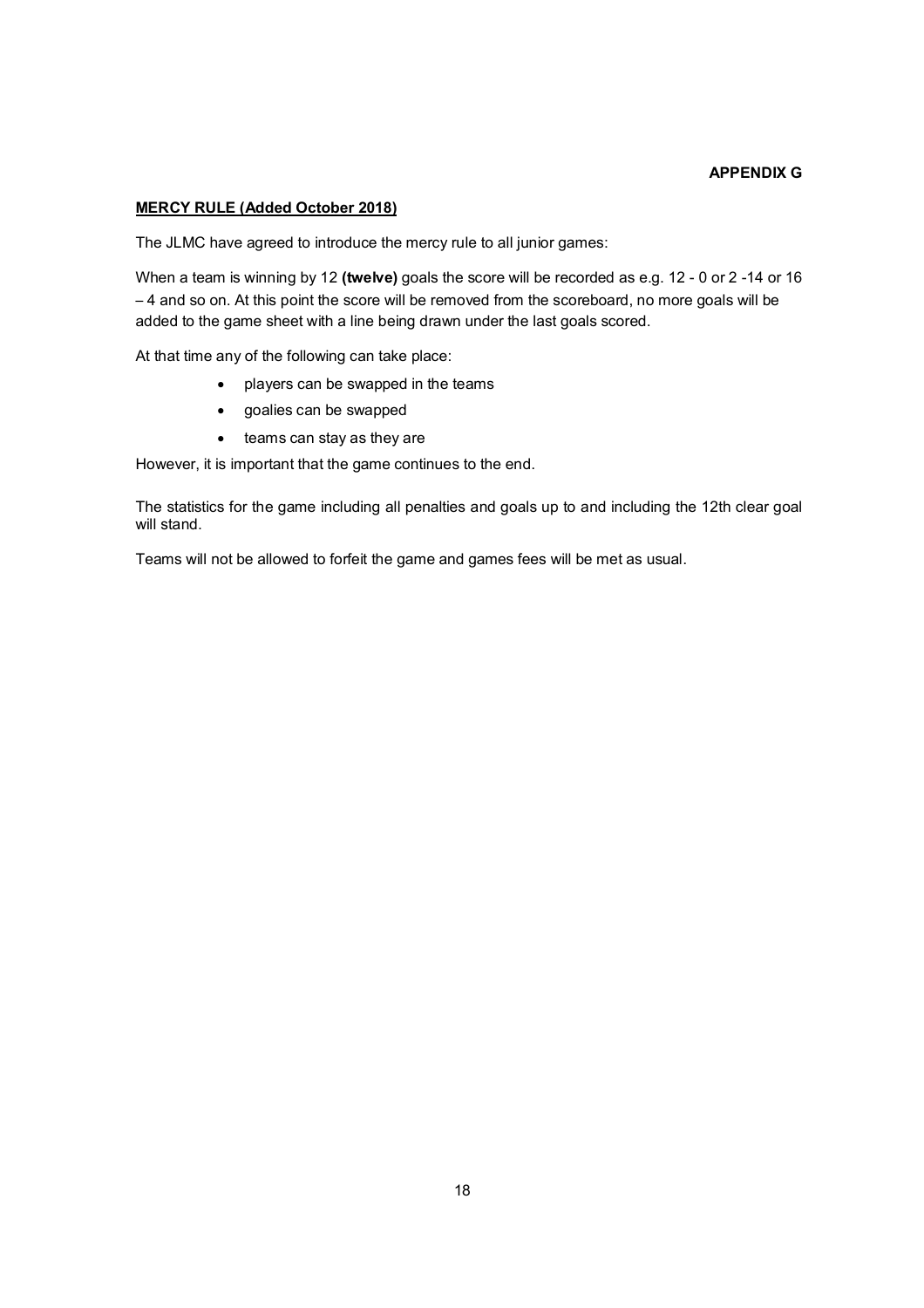# English Ice Hockey Association



### CLUB LEAGUE DECLARATION